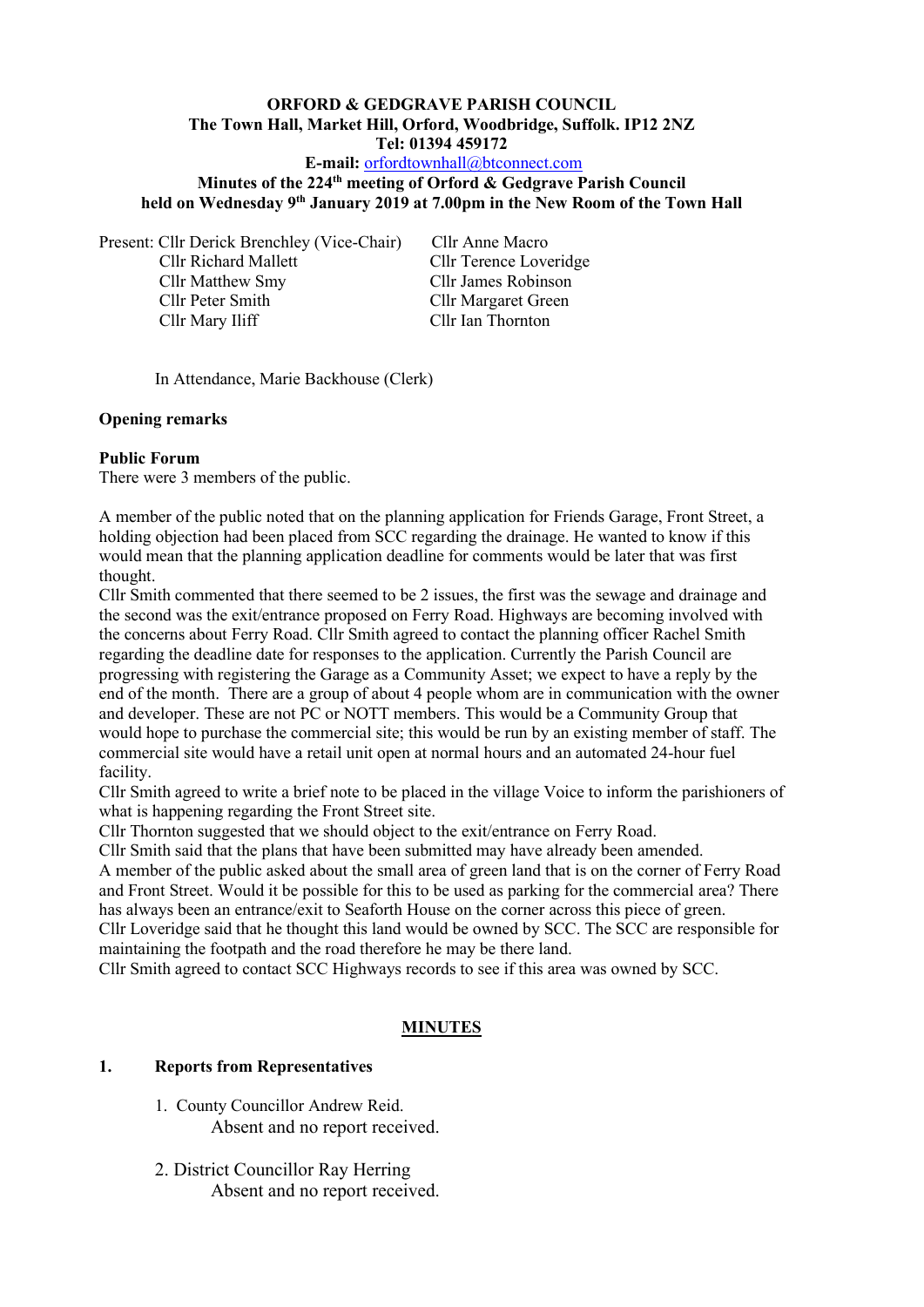- **2. Apologies for absence:** Cllr M Golder & Cllr J Howard
- **3. Declarations of interest:** None
- **4. Applications for dispensation:** None
- **5. It was unanimously agreed that the minutes of the 223rd Parish Council Meeting held on Wednesday 14th November 2018 and the Planning Sub-Committee meeting held on the 11th December 2018 be accepted as a true record.**
- **6. Matters arising from the 223 rd Parish Council Meeting held on 14 th November 2018 and the Planning Sub-Committee meeting held on the 11th December 2018.**

Cllr Macro asked if there was any progress with the work to take place on Figg's Shelter.

The Clerk commented that a quote was expected from a company, but it has not appeared. Cllr Thornton and Cllr Mallett agreed to go and look at Figg's shelter to assess how much work needed to be done.

Cllr Iliff reported that we had received an email from SCDC regarding the referral of the planning application for the Great House, to the planning committee. At the planning subcommittee meeting it was agreed to object to this application as it was in a conservation zone where building was restricted. A copy of a proposed response to the referral was passed around for Councillors to read. It was agreed by all to submit this response to the planning committee.

#### **7. Finance**

7.1 The Council received, noted and approved the cheques and balances from  $1<sup>st</sup>$  November – 31 st December 2018.

Cllr Brenchley read out a quote from Bayfields regarding the replacement light unit on the recreation ground. The cost was  $£411.25 + VAT$ . It was agreed by all to approve the quote. Clerk to contact Bayfields to give them the go ahead.

#### **8. Planning**

#### **DC/18/5030/FUL – Corinthians, Ferry Road, Orford**

This was a request for alteration works to existing dwelling including altered garage, part demolition and erection of a two-storey extension, new front porch and bathroom above, new window openings, front pedestrian gate and gates to existing driveway.

Cllr Smy commented about the mess on the highway outside this property when the previous resident moved out.

The Councillors had no objection to this proposal, it was agreed to write to the new owners and request that skips etc be kept on their driveway, to ensure the disruption to the highway is kept to a minimum.

#### **DC/18/5246/FUL – Friends Garage, Front Street, Orford, IP12 2LP**

This is a request for redevelopment of garage site and Seaforth House comprising of demolition of all existing buildings and their replacement with 9 dwellings (but net 8) and a commercial unit for occupation by one of the following uses; Sui Generis (Automotive engineers), Class A1 (Retail), A3 (Food & Drink), B1 (Offices) and installation of an automated fuel filling service.

Cllr Iliff asked why we should be asking for the green area for parking, should this come from the other development area. Do we think that 8 dwellings should be built, why not 6?

Cllr Smith suggested we should have the owner on our side with other options for the site, we need to ensure there is a garage.

Cllr Thornton asked if the developer is required to provide a commercial site as he is demolishing a commercial unit? Should we be objecting to the site on Ferry Road for the commercial unit and recommending that it remains on Front Street.

Cllr Robinson said that priority should be to save a garage.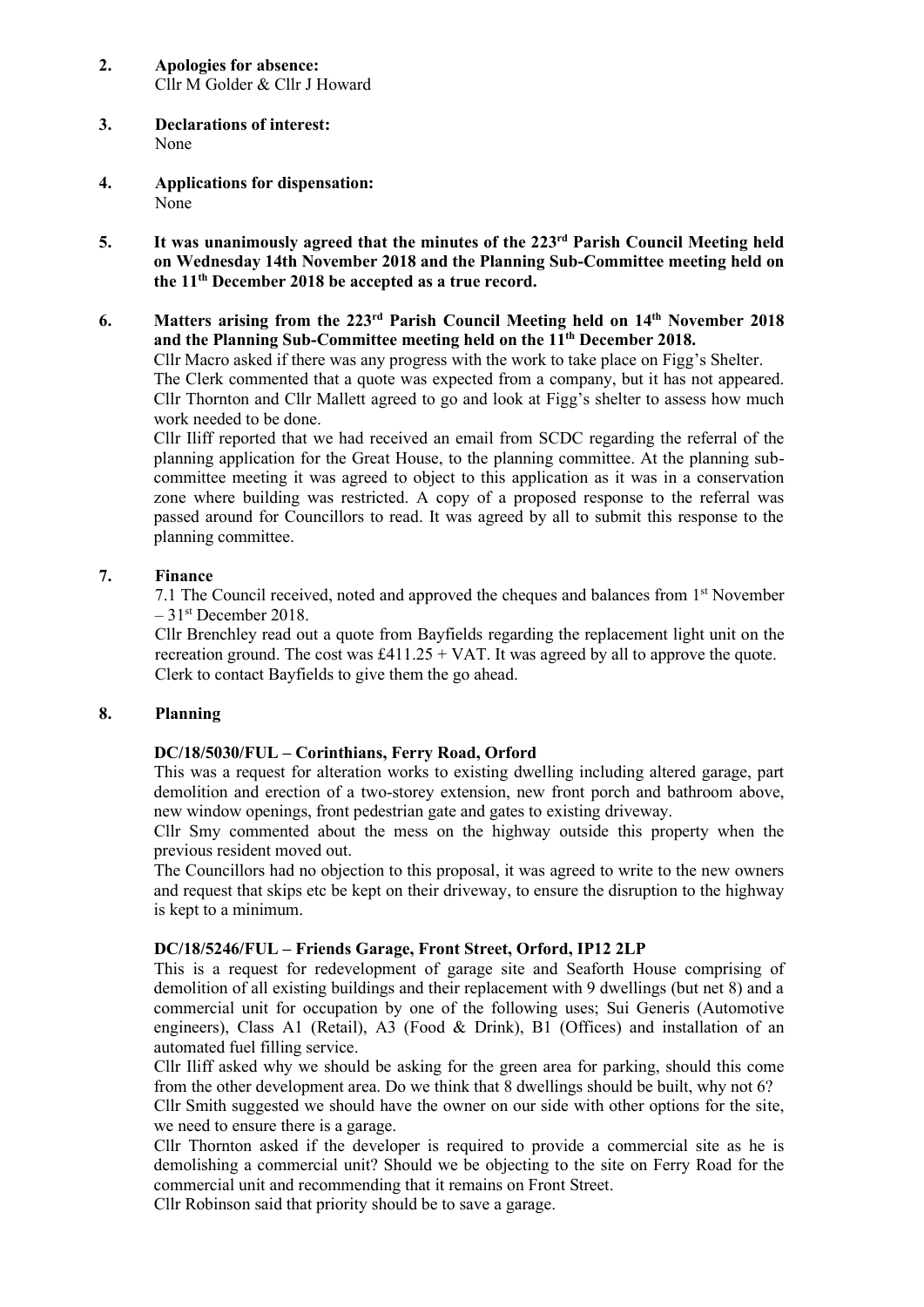Cllr Smith suggested that we should have a strategy of what we want most of all. Pick about 4 priority items that we wish to object to; garage on Front Street, asset to the village, dangers of access on Ferry Road, drainage and sewage adequately addressed etc. Councillors agreed to list their concerns and send to the Clerk to collate before the deadline date of the 21/01/19.

**Other notifications:** None

# **9. Parish Council Business: -**

# **(1) Policies – Financial Regulations, Grants Policy, Publication Scheme, Financial Risk Assessment**

Cllr Brenchley reported that there were no alterations to these documents.

Cllr Macro proposed that we adopt these policies, this was seconded by Cllr Robinson and agreed by all.

# **(2) Dates of the year's meetings.**

Cllr Brenchley said that a copy of the dates was in the packs. These were agreed by all.

#### **(3) Front Street Development.**

Cllr Brenchley said that Cllr Smith would be the representative for the steering group. This was agreed by all.

#### **10. Correspondence**

#### • **Royal British Legion**

Cllr Brenchley read out a letter from the RBL regarding a donation for the poppy wreath. It was agreed by all to donate £75. The letter also mentioned the lighting of the beacon and wondered if this could be an annual event. It was agreed by all to respond stating that the beacon would need to be inspected as the pole was slightly wobbly and we need to consider the Health & Safety of it.

# • **Parking**

Cllr Thornton read out a letter from a concerned member of the village regarding the proposed parking restrictions in the village. It was agreed by all to respond to the letter stating that there are no definite plans for the restriction yet, we are in talks with SCC.

# • **Rubbish**

Cllr Brenchley read out a letter from a concerned member of the public regarding the footpath by the side of Mill Close. There is a lot of rubbish and dogs mess left along this path. Would it be possible to place something in the Village Voice? It was agreed by all to put up a sign stating the need to tidy up and take your rubbish home or deposit it correctly in the bin. It was also agreed o mention this in the Village Voice.

Cllr Thornton commented about the state of the Village Green outside the shop, where the trollies have been pulled across the grass. It was agreed by all that the Clerk should write to the shop expressing our concerns at the state of the village green.

# **11. Items for next meeting:**

None

#### **12. Date of next meeting: 13/02/19 at 7.00pm**